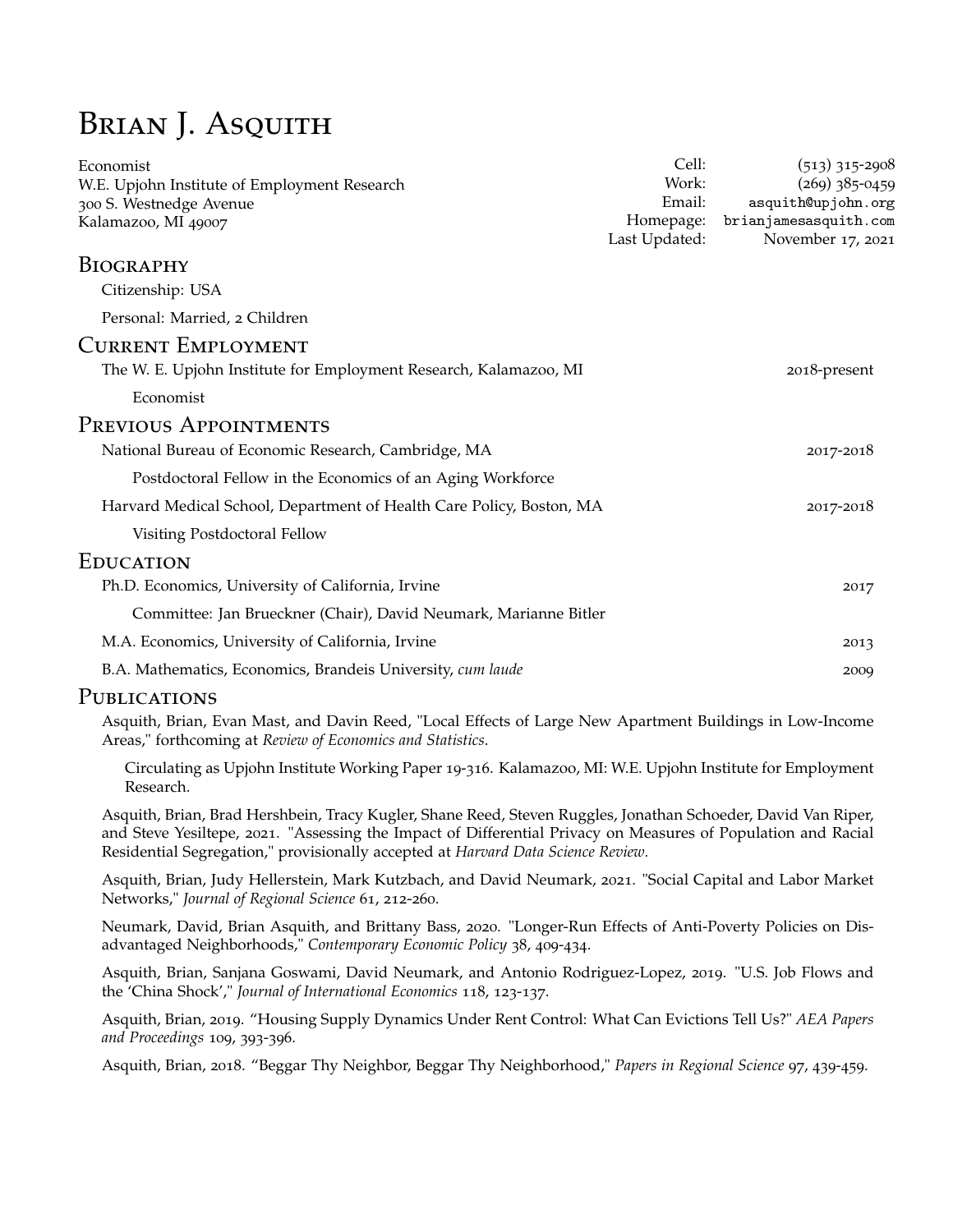## **WORKING PAPERS**

Asquith, Brian, "Do Rent Increases Reduce the Housing Supply Under Rent Control? Evidence from Evictions in San Francisco" (submitted), Upjohn Working Paper #19-296. https://research.upjohn.org/up\_workingpapers/ 296/orhttp://dx.doi.org/10.2139/ssrn.3165599

• 2017, Winner of the Tiebout Prize in Regional Science for Best Graduate Student Paper, Western Regional Science Association

Asquith, Brian, "Why Are Older Workers Moving Less While Working Longer?" Research Institute for Housing America Working Paper.

• Press Release and Research Summary here.

#### **WORKS IN PROGRESS**

"What is the Cost of Being Exiled from the Land of Opportunity? Evidence on Mobility from California Rent Control"

"The Effects of San Francisco's Minimum Wage on Employment and Business Births and Deaths" with David Neumark.

"The Meritocracy Shock"

"Birth Dearth and Population Decline" with Evan Mast

"The Case for Dynamic Cities" with Margaret Bock

#### **OTHER WRITING**

Asquith, Brian, 2021. "Rent control Comes to the Midwest: What Can Residents Expect", Upjohn Institute Commentary.

Asquith, Brian and Shane Reed, 2021. "Rent Control in California: Policy Review." Policy Paper. Kalamazoo, MI: W.E. Upjohn Institute for Employment Research.

Asquith, Brian J., 2020. "What Can We Learn from the 1918 Pandemic? Careful Economics and Policy Lessons from Influenza." Policy Paper #2020-022. Kalamazoo, MI: W.E. Upjohn Institute for Employment Research.

Asquith, Brian J., 2019. "Rent Control - Is the Cure Worse than the Disease?" W.E. Upjohn Institute Employment Research Newsletter, Vol 26, No. 1.

Asquith, Brian J., 2019. "Rent Control - Affordable Housing's Dubious Solution." Milken Institute Review

Asquith, Brian J., 2019. "The Effects of Rent Control Expansion on Tenants, Landlords, and Inequality: Evidence from San Francisco: Comment".

#### **AWARDS AND RESEARCH GRANTS**

| Chan-Zuckerberg Initiative Seed Grant, \$18,242                                                   | 2019-2021   |
|---------------------------------------------------------------------------------------------------|-------------|
| Lincoln Land Institute Scholar                                                                    | 2019        |
| Mortgage Bankers Association Research Grant, \$20,700                                             | 2019-2020   |
| American Real Estate and Urban Economics Association Homer Hoyt Dissertation Award (First Prize)  | 2017        |
| NBER Postdoctoral Fellowship on the Economics of an Aging Workforce                               | 2017-2018   |
| Associate Dean's Fellowship, UCI                                                                  | Spring 2017 |
| 31st Annual Tiebout Prize for Best Graduate Student Paper, Western Regional Science Association   | 2017        |
| NIA P01 AG029409, "Grandchildren and Grandparents' Labor Force Attachment", \$17,000              | 2015-2016   |
| Data Science Graduate Summer Fellowship, Data Science Initiative, UCI, \$6,000                    | 2015        |
| Borowski Student Policy Research Initiative, Center for Economics and Public Policy, UCI, \$2,000 | 2016        |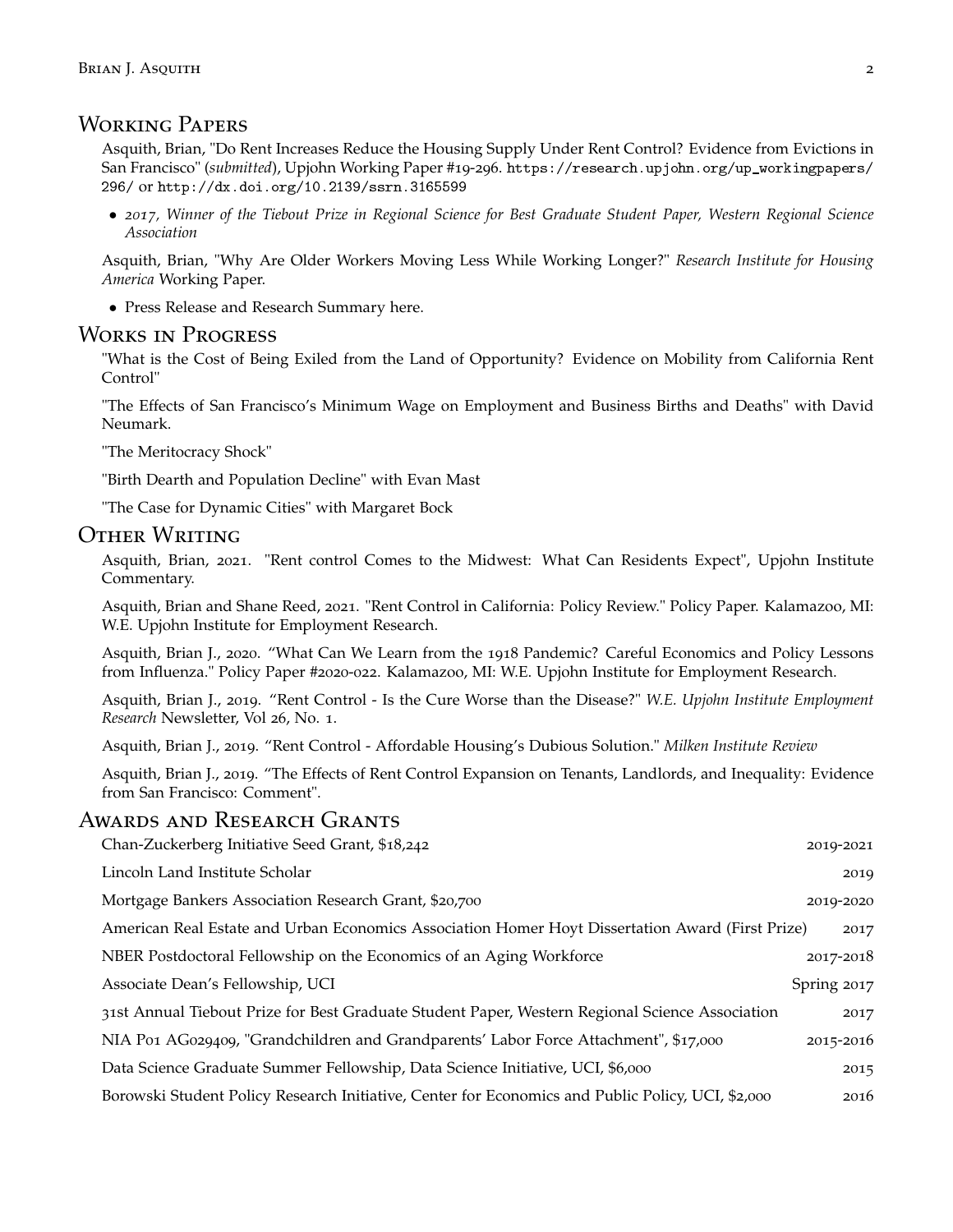| Economics Summer Research Fellowship, \$5,025 UCI                                                                | 2014, 2015, 2016           |
|------------------------------------------------------------------------------------------------------------------|----------------------------|
| Associated Graduate Students Travel Grant, \$800 UCI                                                             | 2014, 2016                 |
| Merit Fellowship in Economics, UCI                                                                               | $2011 - 2016$              |
| Social Science Tuition Fellowship, UCI                                                                           | $2011 - 2016$              |
| Presidential Scholar, Brandeis University                                                                        | 2005-2009                  |
| Research Experience                                                                                              |                            |
| Graduate Student Researcher for David Neumark, UCI                                                               | January 2015 - March 2017  |
| Graduate Student Researcher for Marianne Bitler and Christopher Carpenter, UCI December 2011 - September<br>2013 |                            |
| PROFESSIONAL EXPERIENCE                                                                                          |                            |
| Reimbursement Systems Analyst, Commonwealth of Massachussetts, Boston, MA<br>2011                                | November 2010 - August     |
| Consulting Research Analyst, Quantitative Economic Solutions, Cambridge, MA                                      | August 2009 – October 2010 |
| Teaching                                                                                                         |                            |
| Instructor, Probability and Statistics I, UCI                                                                    | Summer 2016                |
| <b>Teaching Assistant, UCI</b>                                                                                   | $2011 - 2014$              |
| 2011: Introduction to Economics                                                                                  |                            |

**2013**: Probability and Statistics I

**2014**: Probability and Statistics II, Basic Economics Discussion Section Leader for Advanced Students, Applied Econometrics.

# SERVICE TO THE PROFESSION

**Referee**: *American Economic Journal: Economic Policy*, *American Economic Review*, *Economic Development Quarterly*, *Economic Inquiry*, *Heliyon*, *Journal of Housing Economics*, *Journal of Human Resources*, *Journal of Policy Analysis and Management*, *Journal of Political Economy*, *Journal of Public Economics* (x2), *Journal of Regional Science*, *Journal of Survey Statistics and Methodology*, *Journal of Urban Economics*, *Papers in Regional Science*, *PLOS One*, *Review of International Economics*, *Urban Studies*

**Panel Reviewer**: National Science Foundation (x2).

# SELECTED RESEARCH PRESENTATIONS

**2021**: Michigan Retirement and Disability Research Center Researcher Workshop; NBER Summer Institute (short presentation); UC Berkeley Symposium on Housing Production, Tenant Protections, and Displacement; West Virginia University (invited speaker); RAND (invited speaker); Freddie Mac (invited speaker); National Tax Association; AREUEA Virtual Series Speaker.

**2020**: Economic Development Quarterly/Atlanta Fed, Urban Institute.

**2019**: American Economic Association, University of Southern California (invited speaker), Lincoln Land Institute/National Tax Association.

**2018**: American Economic Association, Harvard University Population Center, New York University Furman Center, Boston College Center for Retirement Research, 3rd IZA Junior/Senior Symposium, Economic Development Quarterly Researchers Workshop (discussant), North American Regional Science Conference.

**2017**: National Tax Association, Western Economic Association Annual Meeting, University of Pennsylvania Wharton Budget Model Initiative, Freddie Mac, Moody's Analytics, Federal Trade Commission, Office of the Comptroller of the Currency, W. E. Upjohn Institute for Employment Research